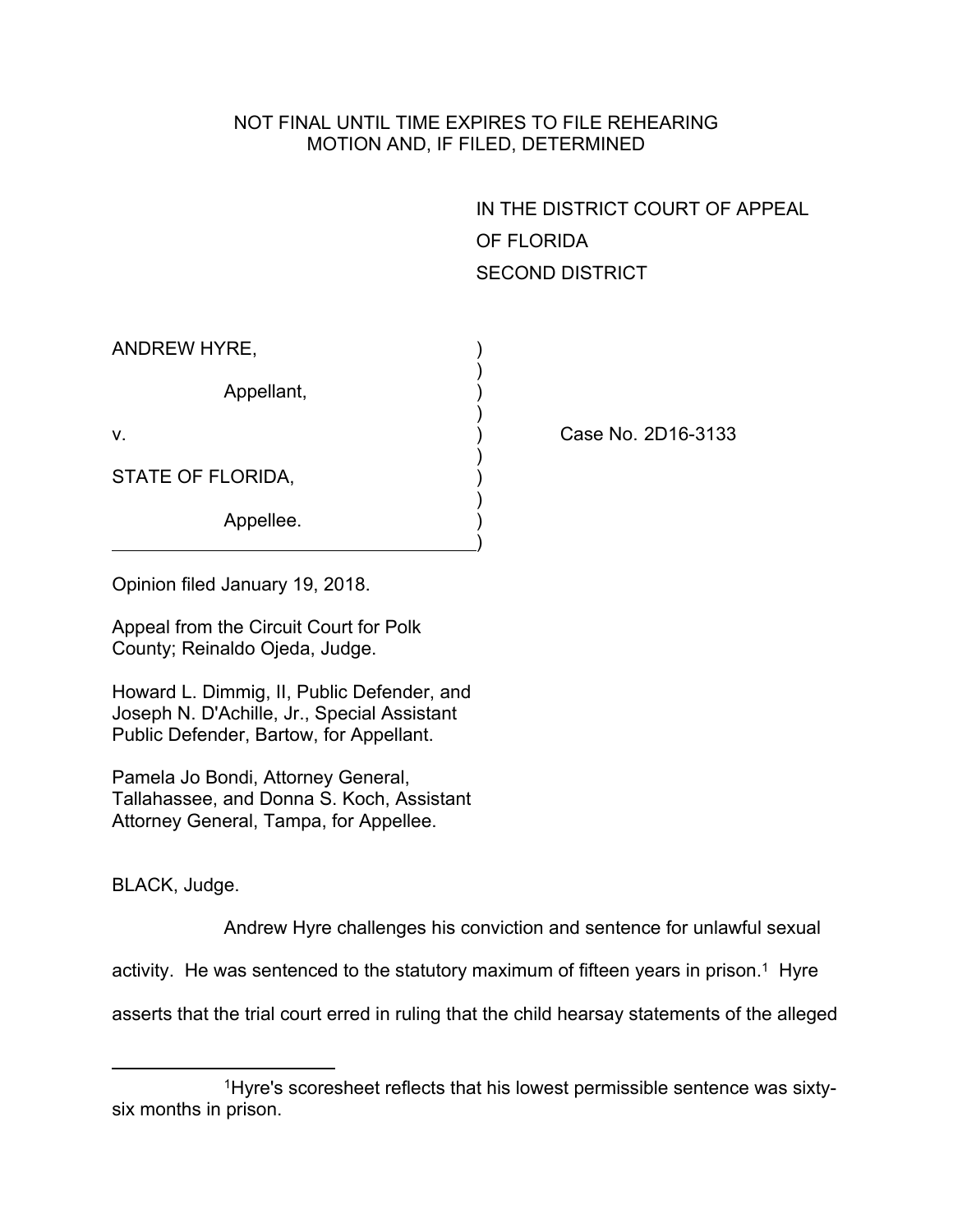victim were admissible at trial. Because the trial court failed to conduct the required factual analysis and the resultant error in admitting the hearsay statements was not harmless, we reverse Hyre's judgment and sentence and remand for further proceedings.

Hyre was charged with one count of unlawful sexual activity. See § 794.05(1), Fla. Stat. (2014). The information alleged that Hyre engaged in sexual activity with A.M., the alleged victim, "a person of 16 or 17 years of age, by the sexual organ of [Hyre] penetrating the vagina" of A.M. The State filed its notice of intent to introduce child hearsay statements, identifying the hearsay statements as A.M.'s statements to her mother and her recorded interview with a detective. See § 90.803(23), Fla. Stat. (2015).<sup>2</sup>

An evidentiary hearing was held, following which the court entered an order finding that the hearsay statements would be admissible at trial. Hyre argues that the trial court order fails to address crucial evidence and that the findings are conclusory, merely parroting the State's child hearsay notice; he also contends that the trial court abused its discretion in determining that the sources of information were trustworthy and that the content of the hearsay statements demonstrated indicia of reliability.

- I. The hearsay statements
	- A. A.M.'s statements to her mother

<sup>2</sup>We have found no cases applying section 90.803(23) where the charge is unlawful sexual activity pursuant to section 794.05. This may be because section 90.803(23) was amended as of January 2014 to increase the age of the child from eleven to sixteen, and section 794.05 applies only to sixteen- or seventeen-year-old victims. See ch. 2013-98, § 1, Laws of Fla.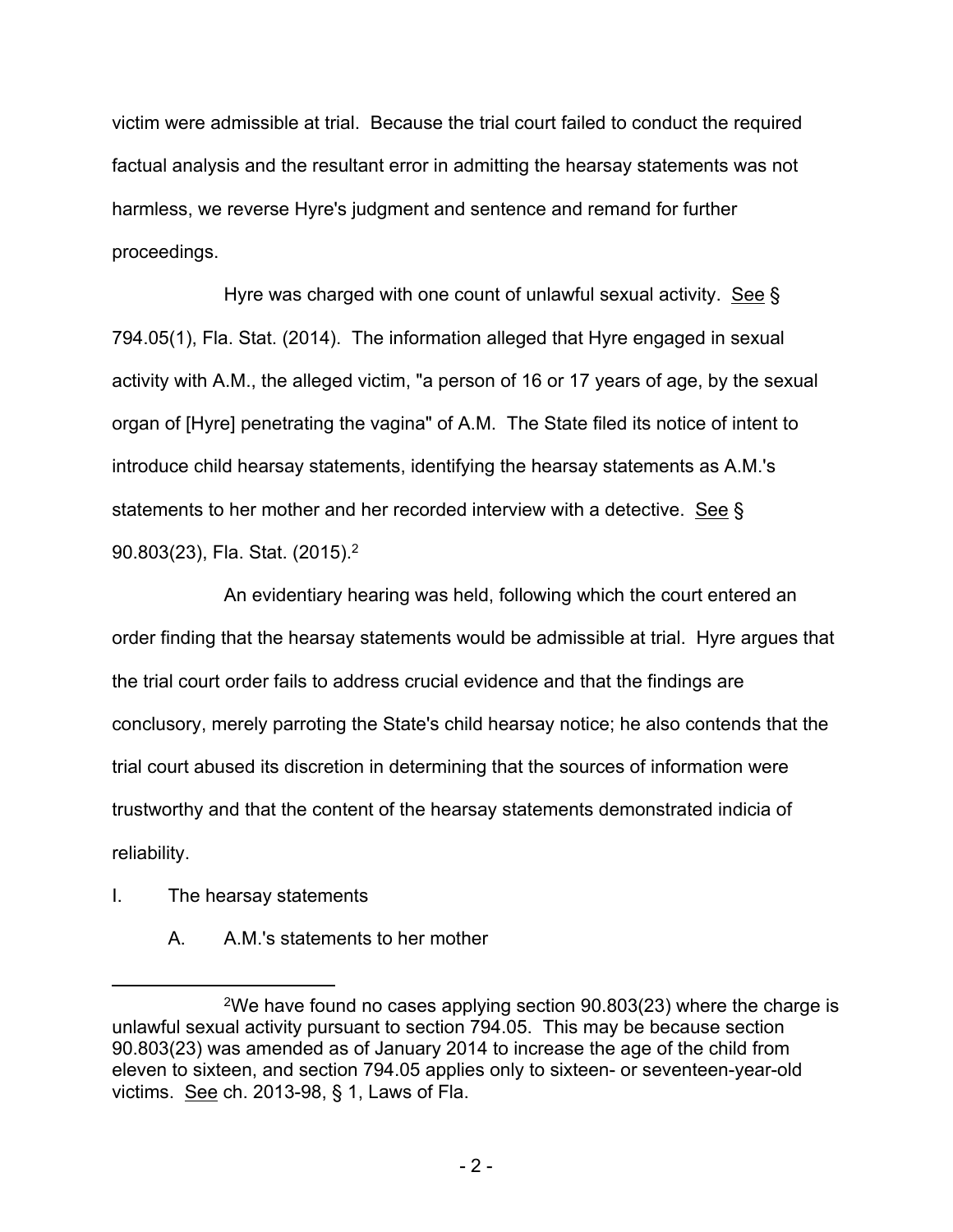A.M.'s mother testified at the hearing. She explained that on the date of the alleged crime she, her two children, and her ex-husband were visiting extended family while on vacation in Florida. At least nine people were in the house that day. A.M.'s mother testified that A.M. went upstairs to lie down with her grandmother. A few hours later A.M. came downstairs and told her mother that she wanted to leave. The mother testified that she believed her daughter was bored and told her that they would not be leaving yet. Approximately thirty to forty-five minutes later, A.M. again told her mother that she wanted to leave and the mother again told her that they would not be leaving yet. The third time A.M. came to her mother, A.M. said she needed to talk with her mother. The two went outside, and according to the mother, A.M. told her that "[Hyre], he touched me—touched me on my vagina and my breasts." When the mother asked A.M. what she meant, A.M. responded, "I don't think I'm a virgin anymore." At that point, the mother asked A.M.'s father to come outside and A.M. "talked to her dad." A.M. was then taken to the hospital. The mother testified that prior to this she had a good relationship with Hyre, as did Hyre and A.M.'s father.

On cross-examination, the mother testified that she did not remember what she told police officers that A.M. had said. She could not recall whether she used the word "penetration" in telling the police what had occurred, and her statement was otherwise different than the statement provided in the State's notice of intent to offer child hearsay evidence. A.M.'s mother also testified regarding her relationship with her ex-husband and family, reiterating that there was "no bad blood" despite the divorce.

- 3 -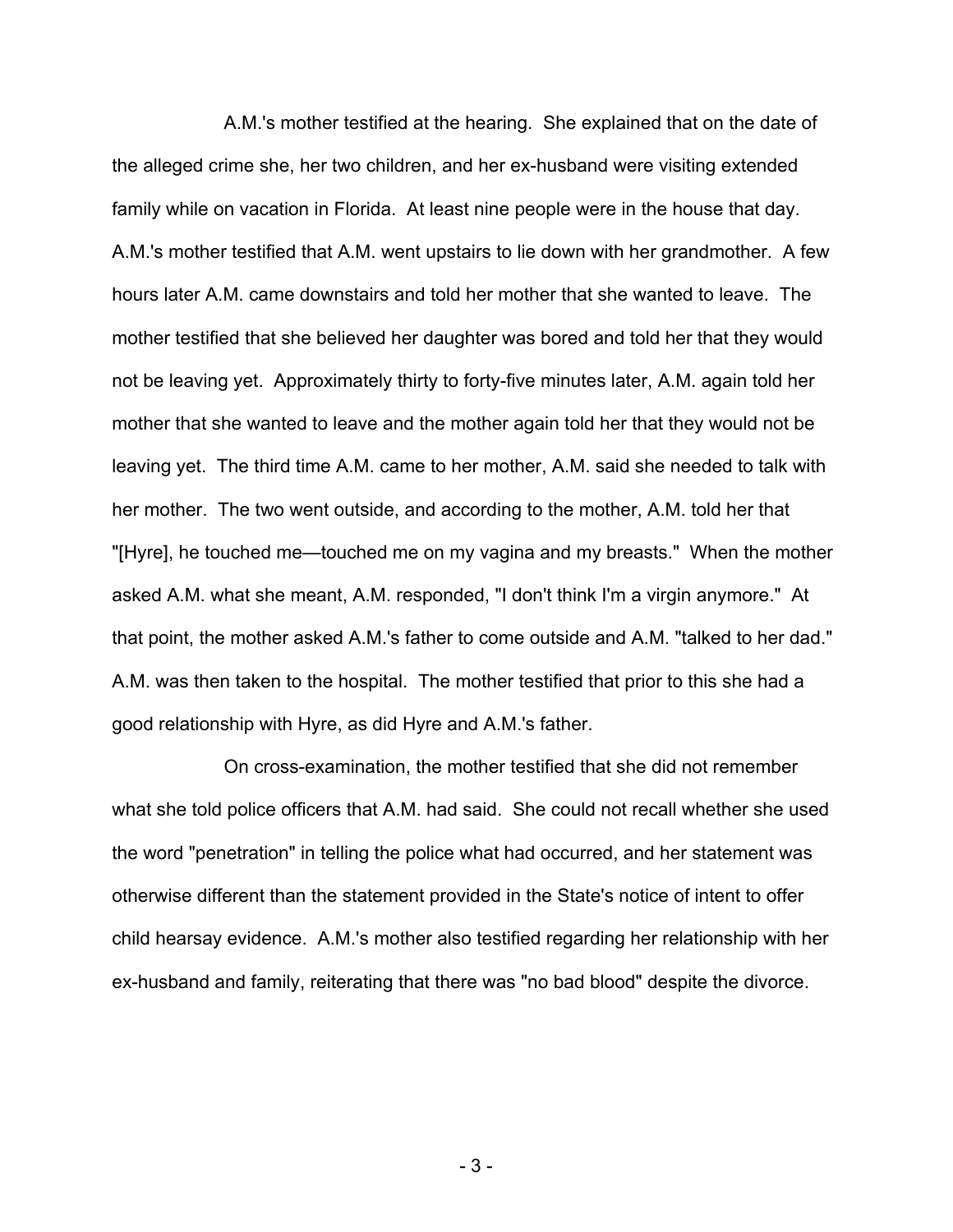Jane Smith, who had been at the home the night the alleged unlawful sexual activity occurred, testified as a defense witness.<sup>3</sup> Ms. Smith stated that she asked A.M.'s father not to bring his ex-wife, A.M.'s mother, to the house. She testified that A.M.'s mother asked where the nearest hospital was almost immediately upon arrival at the house. A.M.'s mother told Ms. Smith that she always wants to know where the nearest hospital is when she is in a new place. Ms. Smith also testified that A.M.'s mother was "ranting and talking" about how her divorce was A.M.'s father's fault and that the mother was angry and upset. She said that A.M. was present during the time A.M.'s mother was talking about her relationship with A.M.'s father. Ms. Smith further testified that A.M's mother was angry with Hyre and verbally "attacked him during that session."

On cross-examination, Ms. Smith was asked additional questions about why A.M.'s mother asked about the nearest hospital. She also was asked about A.M. "whispering" to her mother and the two leaving the house. Ms. Smith testified that A.M. and her mother "stayed out there for maybe an hour or hour and a half." She then testified that A.M.'s mother told her that Hyre had touched A.M.'s vagina. There was no indication that anyone confronted Hyre.

B. A.M.'s recorded statement

The officer who interviewed A.M. and took her statement also testified at the hearing. He stated that at the time in question he had been a detective with the special victims unit. At the time of his testimony, he was a sergeant. The sergeant

<sup>3</sup> "Jane Smith" is a fictitious name. In an effort to further protect A.M., we have chosen to identify this witness through a pseudonym.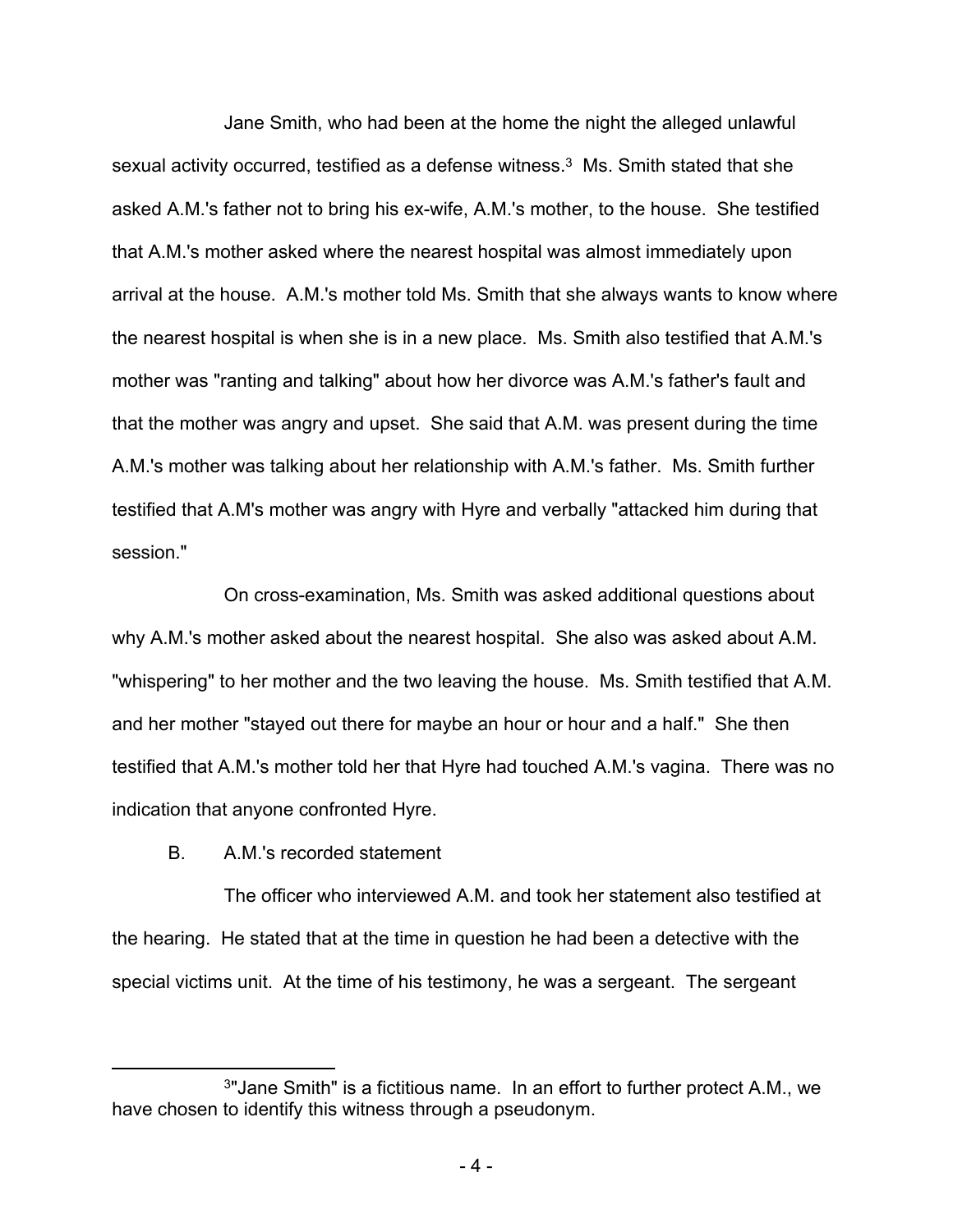testified that prior to the interview with A.M. he had not conducted a forensic interview. The sergeant spoke with A.M. after she had been examined by medical staff, and he recorded their conversation. He testified that he established that A.M. knew the difference between a lie and the truth and that he tried to avoid leading questions. He then authenticated the audio recording of the interview; it was introduced into evidence and played in court.

In the interview, A.M. stated that she had gone upstairs to lie down in a bedroom with her grandmother and that her grandmother and her sibling were in the bedroom. Hyre came into the room a few times while the others were there; everyone in the room was awake. A.M. stated that at some point she fell asleep. She remembered waking and feeling someone rubbing her back; she assumed it was her grandmother. She also heard people talking downstairs.

A.M. stated that the second time she awoke someone was touching her breasts. She saw that Hyre was lying down beside her and that "it looked like he was asleep." When the sergeant asked A.M. whether Hyre had his eyes closed, she responded: "Oh, he had his—his back was turned. His back was to me and his arm was around me." The sergeant then asked, "So he was—was he laying like on his stomach?" A.M. responded, "On his side." The sergeant confirmed that Hyre's arm was around A.M. and then said: "Okay. Now, are you—I'm trying to picture this." A.M. immediately responded, "Maybe he was on his stomach."

A.M. then stated that she went back to sleep. Thereafter, she was awoken by her grandmother, who had been in the en suite bathroom taking a shower. A.M. stated, "I remember she pulled up the sheets and she, I think—I forget what she

- 5 -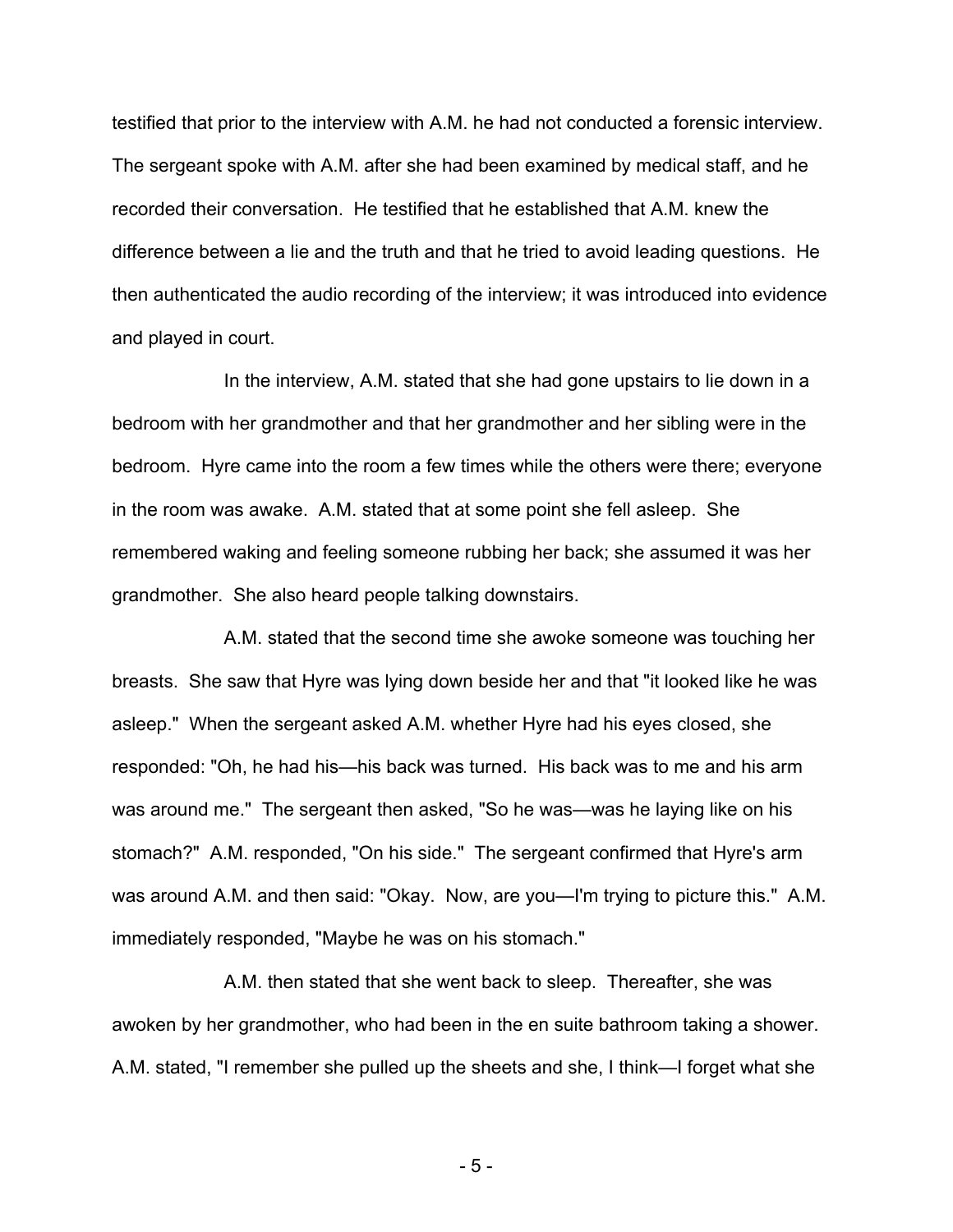said, but he left the room." The sergeant then asked whether "he" referred to Hyre, and A.M. confirmed that it did. She then said, "And I think my [sibling] left before that." A.M. confirmed that Hyre was not in the room when her grandmother pulled up the sheets. She stated that her grandmother lay down next to her; when she next awoke her grandmother was not there. A.M. texted a male friend and then went back to sleep.<sup>4</sup> At this point in the interview, A.M. stated that "he was there, [Hyre]," and the sergeant asked, "The second time you fell back to sleep after texting[,] he was in the room–at that point?" A.M. confirmed that Hyre was in the room. The sergeant then asked if anyone was in the room with her when she was texting her friend, B. A.M. stated that she had been by herself. The sergeant again asked whether Hyre was there when A.M. woke up again. A.M. responded: "Wait. Yeah, [Hyre]–yeah, he was there. And I was playing a game on my phone. . . . I was playing when he comes in the room."

A.M. said that Hyre was rubbing "like kind of like here," and the sergeant clarified, "I see you're pointing at your like stomach area?" A.M. then described how Hyre began fondling her. She stated that Hyre unbuttoned her top shirt then "kind of like pulled [her shirt] to the side." The sergeant then asked, "Did he push your bra aside, too?" A.M. responded, "Yeah." When asked if Hyre said anything to her, A.M. responded: "Yeah. He said things. . . . Like, I remember what he said but it was like something you would say to a child. Well, I am a child, but—I can't remember it."

A.M. then described that Hyre "went lower" into her pants. The sergeant clarified: "And when you mean lower, is it towards your private area in the front? Do

<sup>4</sup>A.M. identified the male friend by his first name only. The record before us provides no further information about this friend; we do not know his age or last name. We will therefore refer to A.M.'s friend as B.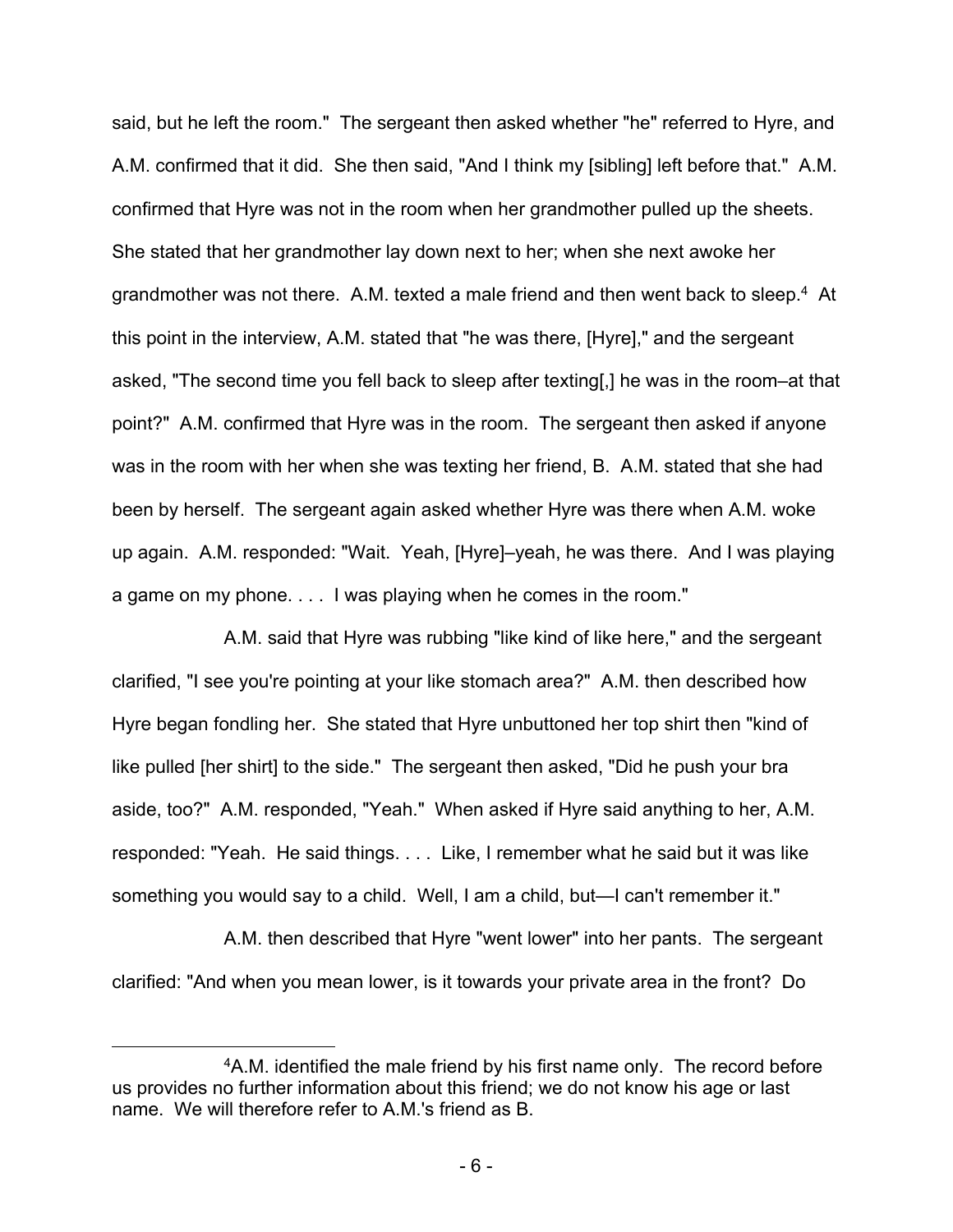you know what the word is for that?" A.M. responded: "Front? Uh, I don't like that word. Vagina." A.M. then described Hyre's penetration of her vagina with his finger. She was again asked if Hyre said anything to her and whether she responded. She said she did not respond to his question of whether "it felt good." When asked to continue, A.M. stated that Hyre "pulled out his like private." The sergeant asked A.M. if she knew what Hyre's private is called, and she responded, "Penis." When asked what Hyre's penis felt like, A.M. responded that it felt "mushy."

A.M. went on to describe sexual intercourse; she stated that while she was on her back Hyre put his "private" into her "private" and started moving. A.M. described changing positions and then stated, "And then I—then it like hit me, like I remembered in school about these things." The sergeant asked, "You had health class before or something?" A.M. affirmatively responded, and the sergeant clarified the positions A.M. had described. He then asked A.M. what happened next. A.M. responded, "I remember I said that I told him he couldn't, you know, inside ejaculate." She stated that Hyre got a tissue, "ejaculated on that[,] and flushed it away."

The sergeant asked what then happened, and A.M. stated that Hyre went downstairs but that she stayed upstairs. A.M. said she did not know how long it was before she left the room. She called her friend B "like eight or ten times. Because it was a bad connection—so it kept hanging up." She eventually left the room because B told her that she had to tell her mom. A.M. told the sergeant that she called B because she "felt secure by him." She stated that she eventually left the room and went downstairs when B told her that she had to tell her mother. A.M. asked her mother if they could leave; she stated that she asked her mother in way that "it didn't sound like a

- 7 -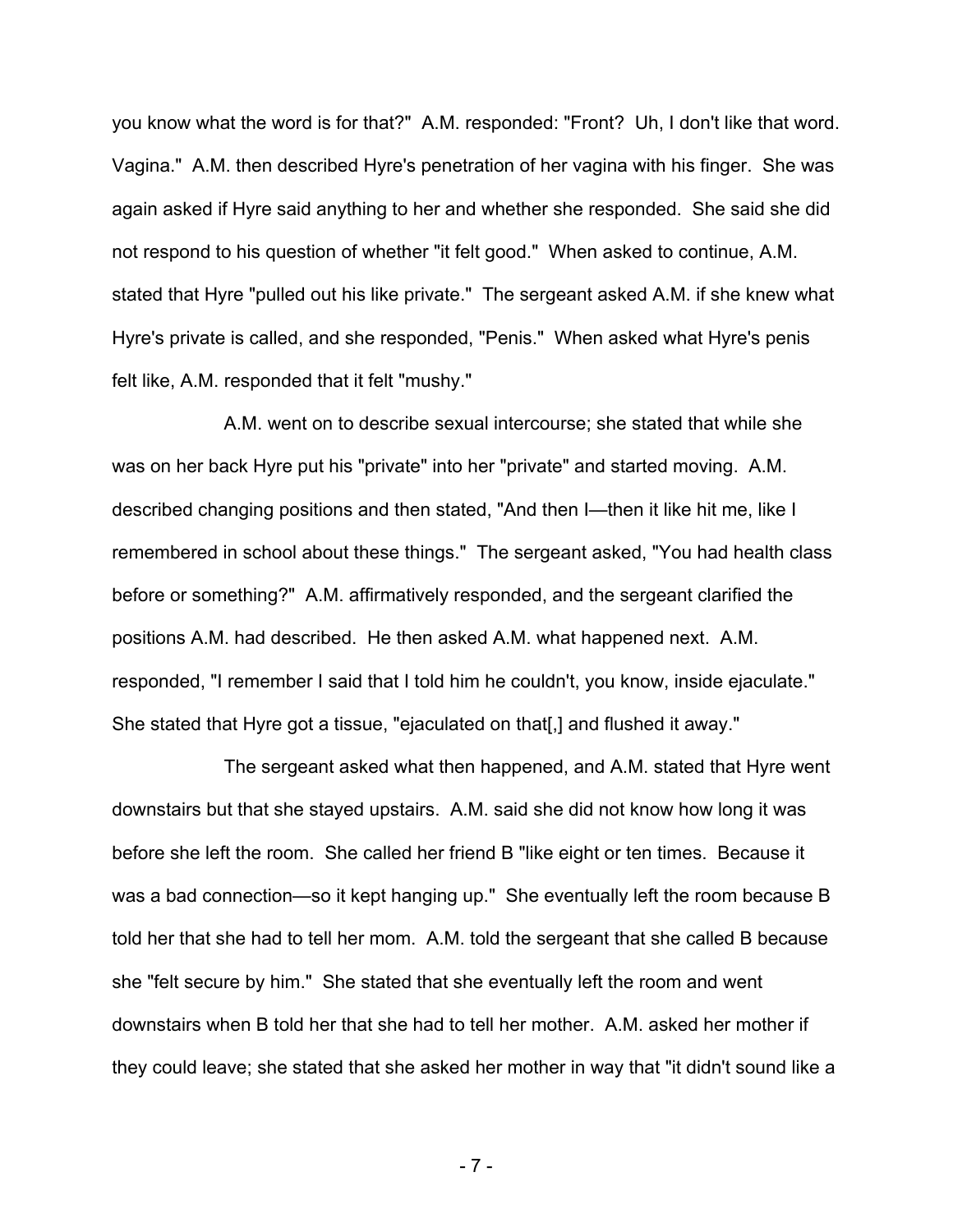big deal." Her mother "brushed [her] off." A.M. stated that she kept going downstairs and then eventually told her mother that she had something to tell her. She told her mother what had happened, then talked to her father, and finally she told another family member what had occurred.

At that point in the interview, A.M. requested a break. When the interview resumed, the sergeant asked a few follow-up questions. He specifically confirmed that B told A.M. to tell her mother what had occurred. He asked whether Hyre "was around" when A.M. spoke with her mother. A.M. responded that he was; upon prompting, A.M. also stated that Hyre kept his distance after seeing A.M. speak with her mother and father. The sergeant also asked if what occurred had been recorded on a cell phone or if pictures had been taken. A.M. responded that no pictures had been taken, that she was "the only one who had the cell phone," and that she "kind off—hid [hers] afterwards." The sergeant asked if everything A.M. had told him was "true and accurate, to the best of your knowledge," and A.M. responded, "To the best of my knowledge."

During the course of the interview, A.M. was asked questions unrelated or peripheral to the alleged offense which are relevant to the admissibility of the hearsay statement. A.M. was asked to provide her home address and phone number. She was unable to provide her zip code to the sergeant and could provide only her father's phone number. She was also unable to provide the names of the extended family she was visiting. At multiple points in the interview, A.M.'s responses to questions were nonverbal; for instance, she did not audibly respond to the question "Do you promise to only talk about true things with me?" A.M. defined the truth by giving an example of

- 8 -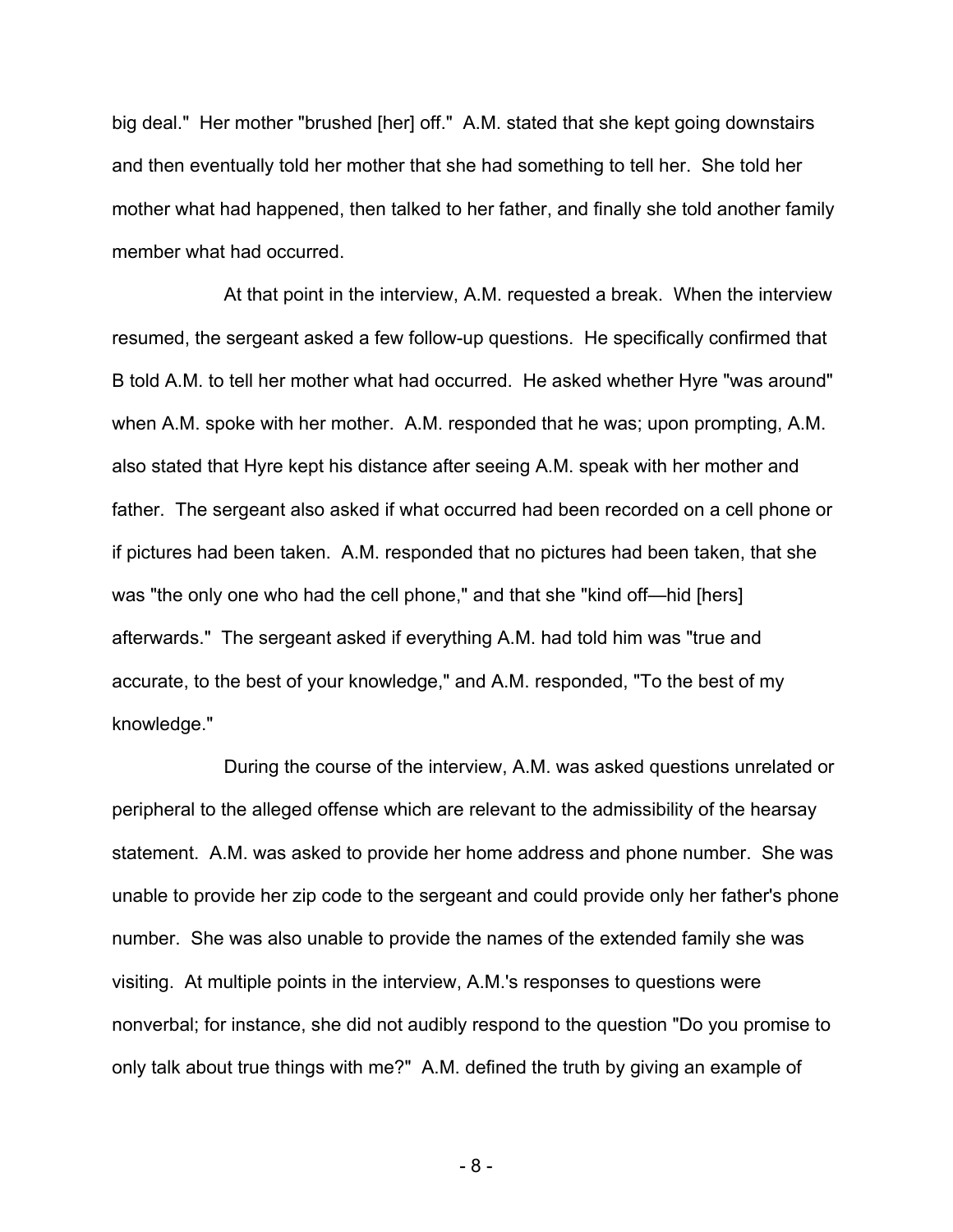breaking a vase and "covering it up." When asked if she was sleeping on a comforter or bed sheets when she was in the bedroom, A.M. responded, "It was like comforters, because I remember the pattern." When then asked to describe the pattern, she said, "I don't remember what they look like, but I know the sheets were a dark color." A.M. also stated that she "remember[ed] what [Hyre] said but it was like something you would say to a child." The sergeant asked what Hyre had said, and A.M. responded, "I can't remember it." When asked what Hyre was wearing, A.M. stated: "I think the shirt was red. Either it was red or white."<sup>5</sup>

After the interview was played, Hyre's counsel cross-examined the sergeant. He confirmed that the interview occurred in the early morning hours after A.M. had been at the hospital with her mother. The court then inquired about A.M.'s maturity level. The sergeant confirmed that A.M.'s maturity level was "age-appropriate" but that she was "very like reclusive and very shy."

## C. The order

The trial court took the issue under advisement and, approximately one month after the hearing, rendered its order. The order provides that A.M.'s mother and the sergeant testified at the hearing and contains incomplete recitations of the two hearsay statements along with limited findings of fact. There is no mention of Jane Smith or her testimony. The court reached eight conclusions, which are, in large part,

<sup>5</sup>At various points throughout the interview, A.M. vacillated between precisely detailed and vague answers. When asked whether she had dinner at the house at which the alleged offense took place, she responded: "I had a little like—I didn't eat the rice. I only had a little bit of chicken." The sergeant then asked, "What happened after dinner?" and A.M. responded, "Got pistachio ice cream."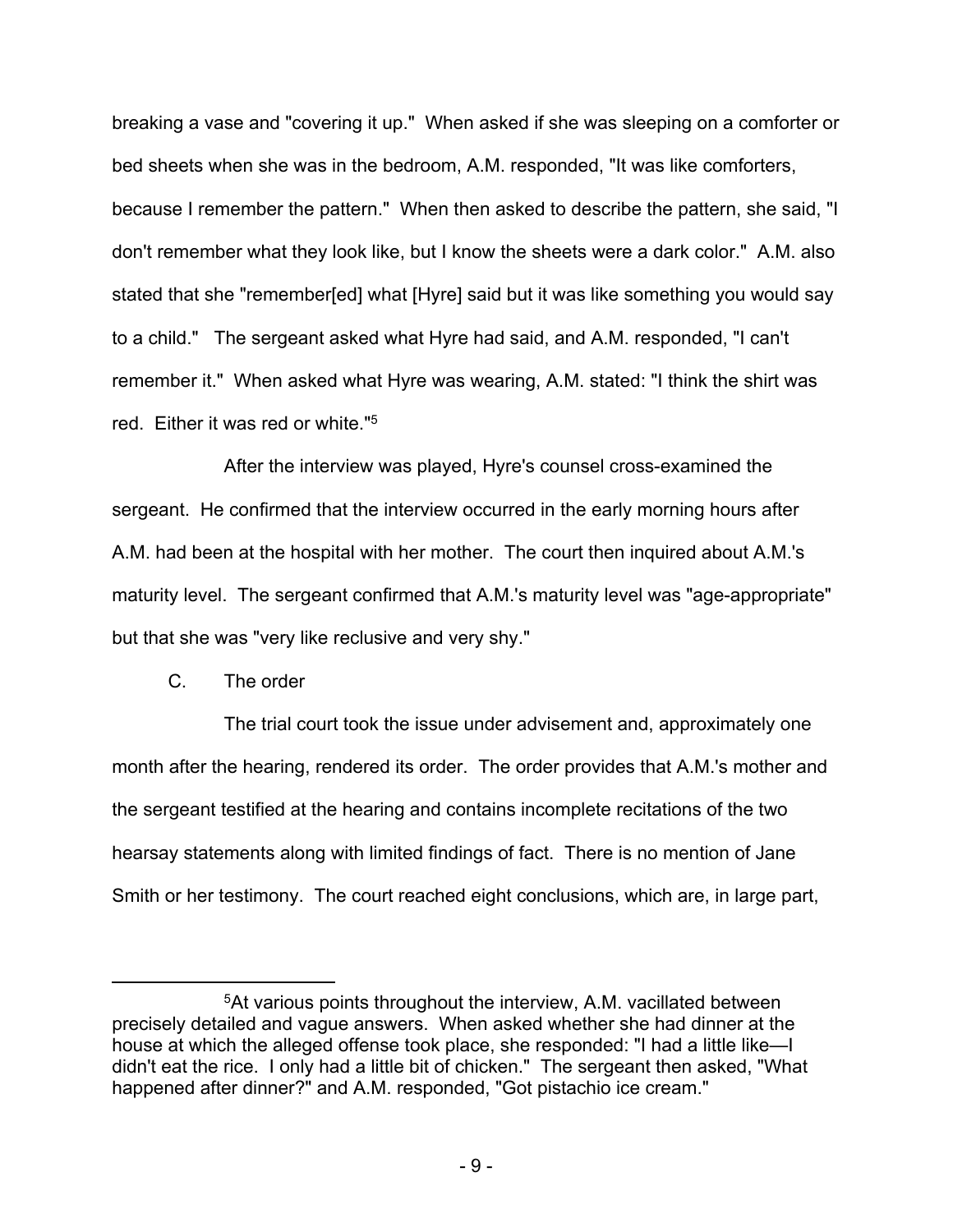verbatim recitations from the State's notice of intent. The court found, in part, that A.M. "displayed the mental, physical, and emotional capacity of a typical 16 year old,"<sup>6</sup> that A.M. "used terminology and descriptions that were usual or expected for a child of her age," and that "[t]here was no testimony related to motives the child may have to fabricate allegations" and "no testimony of any inappropriate influence on the child by persons involved in a domestic dispute." The court concluded that based upon the totality of the circumstances, "the time, content, and circumstances of the statements" by A.M. to her mother and the sergeant "provide sufficient indicia of both trustworthiness and reliability."

II. Analysis

A. Lack of factual analysis

Out-of-court statements made by a child sixteen years old or younger and describing an unlawful sexual act committed against the child are admissible where the child testifies at trial "[u]nless the source[s] of information or the method or circumstances by which the statement[s] [are] reported indicate[] a lack of trustworthiness" and where the court finds "that the time, content, and circumstances of the statement[s] provide sufficient safeguards of reliability." § 90.803(23); see also State v. Townsend, 635 So. 2d 949, 954 (Fla. 1994). "[T]he focus is on the person to whom the statement was made and the manner in which the statement was made." N.W. v. M.W., 41 So. 3d 383, 384 (Fla. 2d DCA 2010).

 $6$ We note that the recorded interview was audio only; as a result, the court could not view A.M.'s demeanor during the interview or make independent findings based on her physical responses. Cf. Cabrera v. State, 206 So. 3d 768, 773 (Fla. 1st DCA 2016).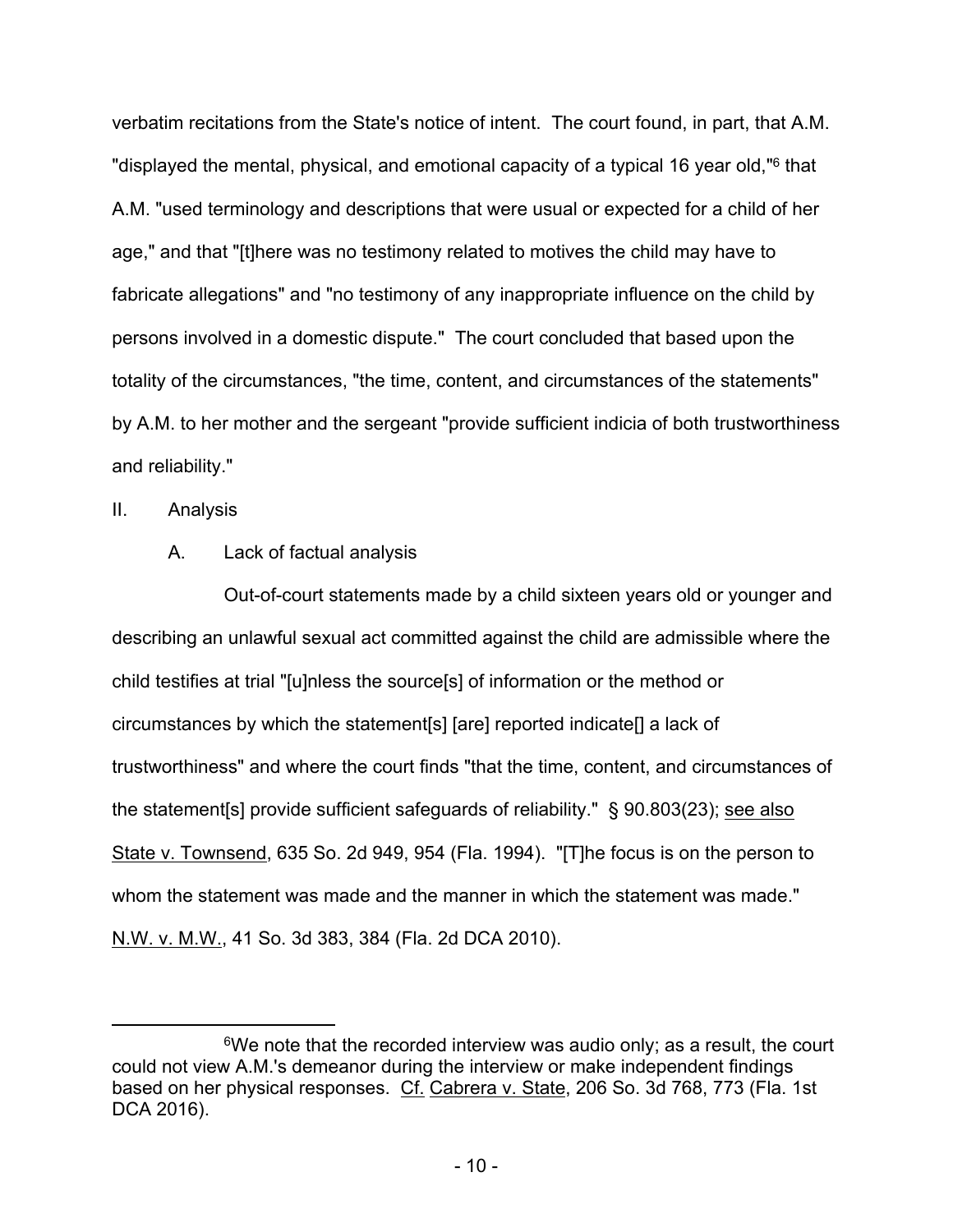In evaluating the reliability of the statements, "the court may consider the mental and physical age and maturity of the child, the nature and duration of the abuse or offense, the relationship of the child to the offender, the reliability of the assertion[s], the reliability of the child victim, and any other factor deemed appropriate." T.B. v. R.B., 186 So. 3d 544, 551 (Fla. 2d DCA 2015) (quoting § 90.803(23)(a)(1)).

> Other factors may include, but are not limited to, a consideration of the statement's spontaneity; whether the statement was made at the first available opportunity following the alleged incident; whether the statement was elicited in response to questions from adults; the mental state of the child when the abuse was reported; whether the statement consisted of a child-like description of the act; whether the child used terminology unexpected of a child of similar age; the motive or lack thereof to fabricate the statement; the ability of the child to distinguish between reality and fantasy; the vagueness of the accusations; the possibility of any improper influence on the child by participants involved in a domestic dispute; and contradictions in the accusation.

Townsend, 635 So. 2d at 957-58. "[A] court is to use a totality of the circumstances evaluation in determining reliability." Platt v. State, 201 So. 3d 775, 778 (Fla. 4th DCA 2016) (alteration in original) (quoting Townsend, 635 So. 2d at 958). "[A]dmission of a child victim's hearsay statements under this exception [should] not be allowed absent clear indications of reliability." Townsend, 635 So. 2d at 954.

In ruling on the admissibility of the hearsay statements, the court must place specific findings of fact on the record as to each statement. § 90.803(23)(c); see N.W., 41 So. 3d at 384 (holding that the failure to address the "individual statements and the circumstances under which they were made" was error). "[L]ist[ing] each statement to be considered and summarily conclud[ing], without explanation or factual analysis, that the circumstances surrounding most of the statements showed them to be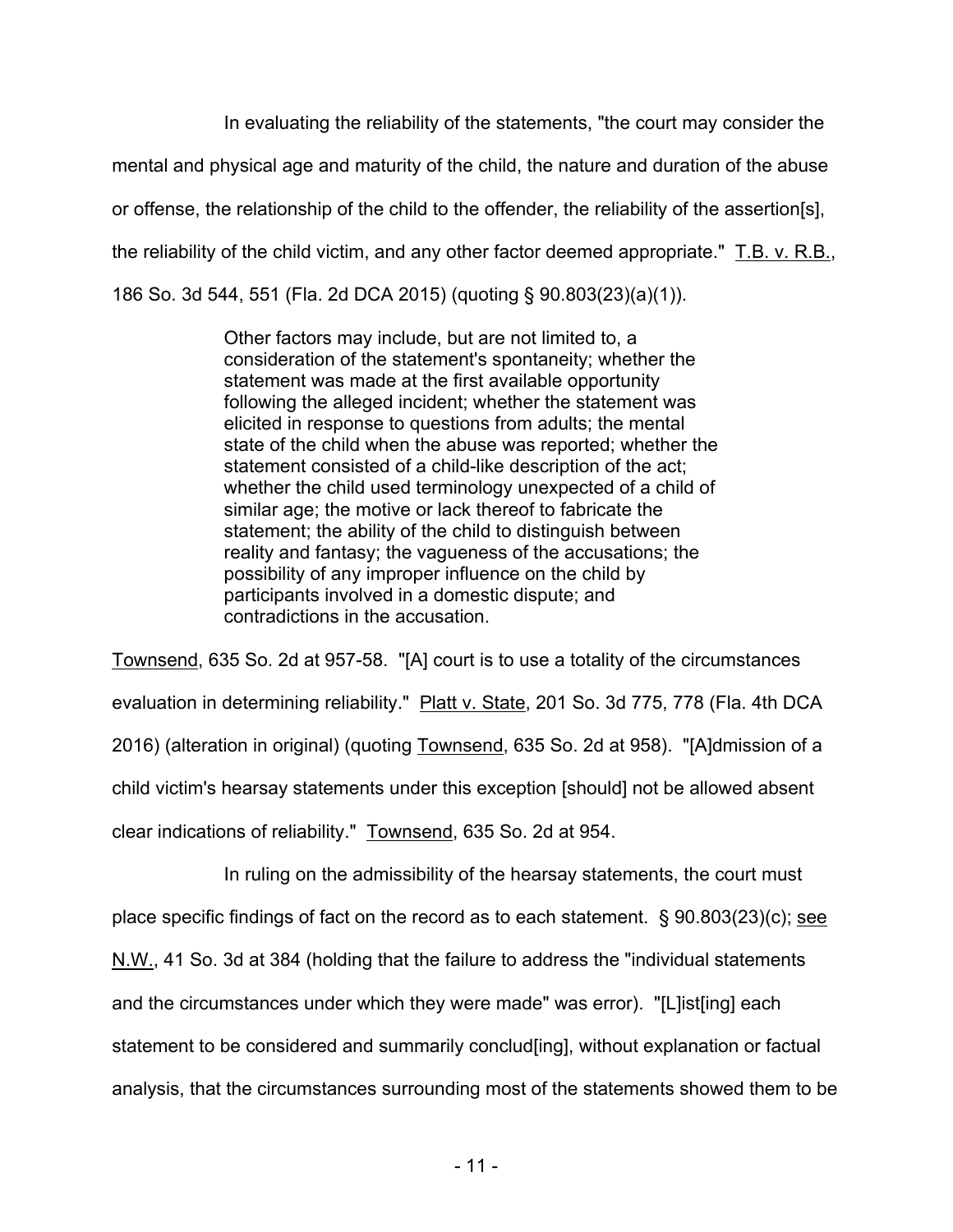trustworthy" is insufficient and constitutes reversible error. Townsend, 635 So. 2d at 952, 957; see also Hopkins v. State, 632 So. 2d 1372, 1377 (Fla. 1994) (concluding that mere recitation of the statute "ignores the clear directive of the statute"). "[L]imited, summary findings [are] insufficient to satisfy the case-specific requirements of the statute because they fail[] to address why the time, content, and circumstance of each individual statement provide[s] sufficient safeguards of reliability." Garcia v. State, 659 So. 2d 388, 392 (Fla. 2d DCA 1995).

The court's failure to conduct a factual analysis as to the reliability of each statement is "particularly troublesome" where, as here, it does not appear that the court considered internal inconsistencies within the alleged victim's recorded statement including: A.M.'s unexplained use of a clinical term where the majority of her statement described the acts in imprecise or vague terms, her inability to provide basic information to the sergeant, her ability to recall only certain, very specific details, and her deviation from prior answers upon further—often leading—questioning by the sergeant; conflicts between the two hearsay statements which reflect on various criteria; and the testimony of a witness which called into doubt the reliability of a statement's source. See Garcia, 659 So. 2d at 392; cf. Small v. State, 179 So. 3d 421, 424 (Fla. 1st DCA 2015) (affirming conviction where trial court "consider[ed] the language and gestures of the child and relat[ed] them to factors suggested by statute and case law" and the order contained thorough explanation as to child's mental and physical age, including that the child "had a very detailed memory, not only about the events [at issue] but other things as well"); Ingrassia v. State, 747 So. 2d 445, 447 (Fla. 4th DCA 1999) (affirming conviction where "the trial court did not abuse its discretion in admitting the child victim's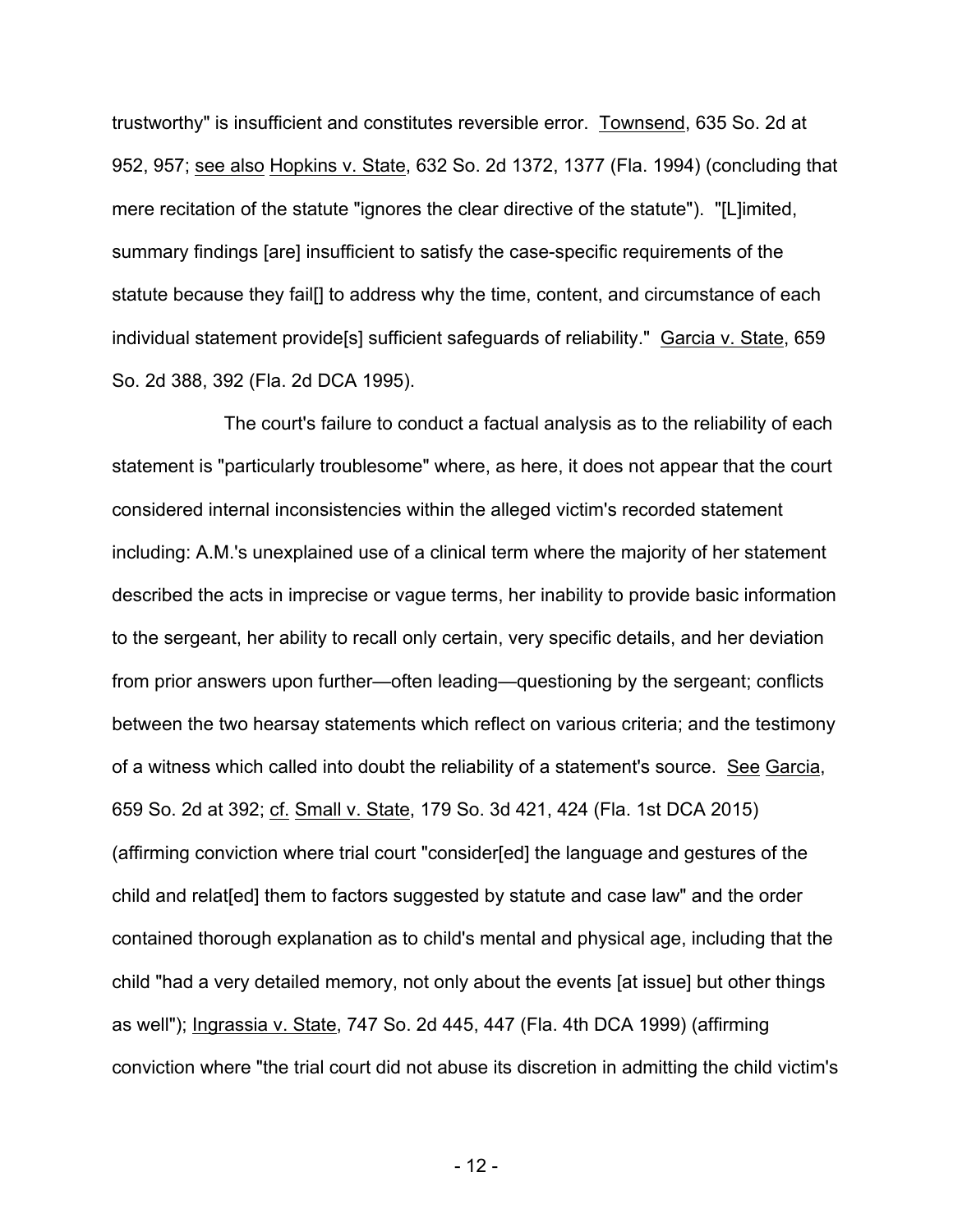hearsay statement because '[t]he record reflects that the court cumulatively weighed numerous potential facts, such as time, circumstances, credibility, demeanor, spontaneity, internal consistency of the individual statements, and maturity of the child' " (quoting Reynolds v. State, 660 So. 2d 778, 780 (Fla. 4th DCA 1995))). Perhaps more troubling is the court's apparent failure to address that the person to whom the incident was allegedly first reported was A.M.'s friend, B, and that it was only upon his advice that A.M. talked to her mother. There is no timeframe given between when the alleged sexual activity occurred and when A.M., after repeatedly speaking with B, reported it to her mother. See Platt, 201 So. 3d at 778 ("Had the court reviewed the totality of the circumstances, it might have found that the statement was not reliable or that there were discrepancies.").

## B. Harmless error

The court's failure to address why the time, content, and circumstances of each statement provides sufficient safeguards of reliability is not harmless error in this case. Although A.M. testified at the trial, "this does not automatically render the error harmless." Platt, 201 So. 3d at 778. A.M.'s testimony was significantly abbreviated and, in some respects, inconsistent with her recorded interview. The hearsay statements were not merely cumulative of other evidence. Cf. Heuss v. State, 660 So. 2d 1052, 1057 (Fla. 4th DCA 1995). No Williams<sup>7</sup> rule evidence was presented, cf. Diaz v. State, 618 So. 2d 346, 349 (Fla. 2d DCA 1993), and Hyre testified in his defense. Although physical evidence was presented, it was not unassailable: vaginal swabs

<sup>7</sup>Williams v. State, 110 So. 2d 654 (Fla. 1959) (codified in section 90.404(2), Florida Statutes).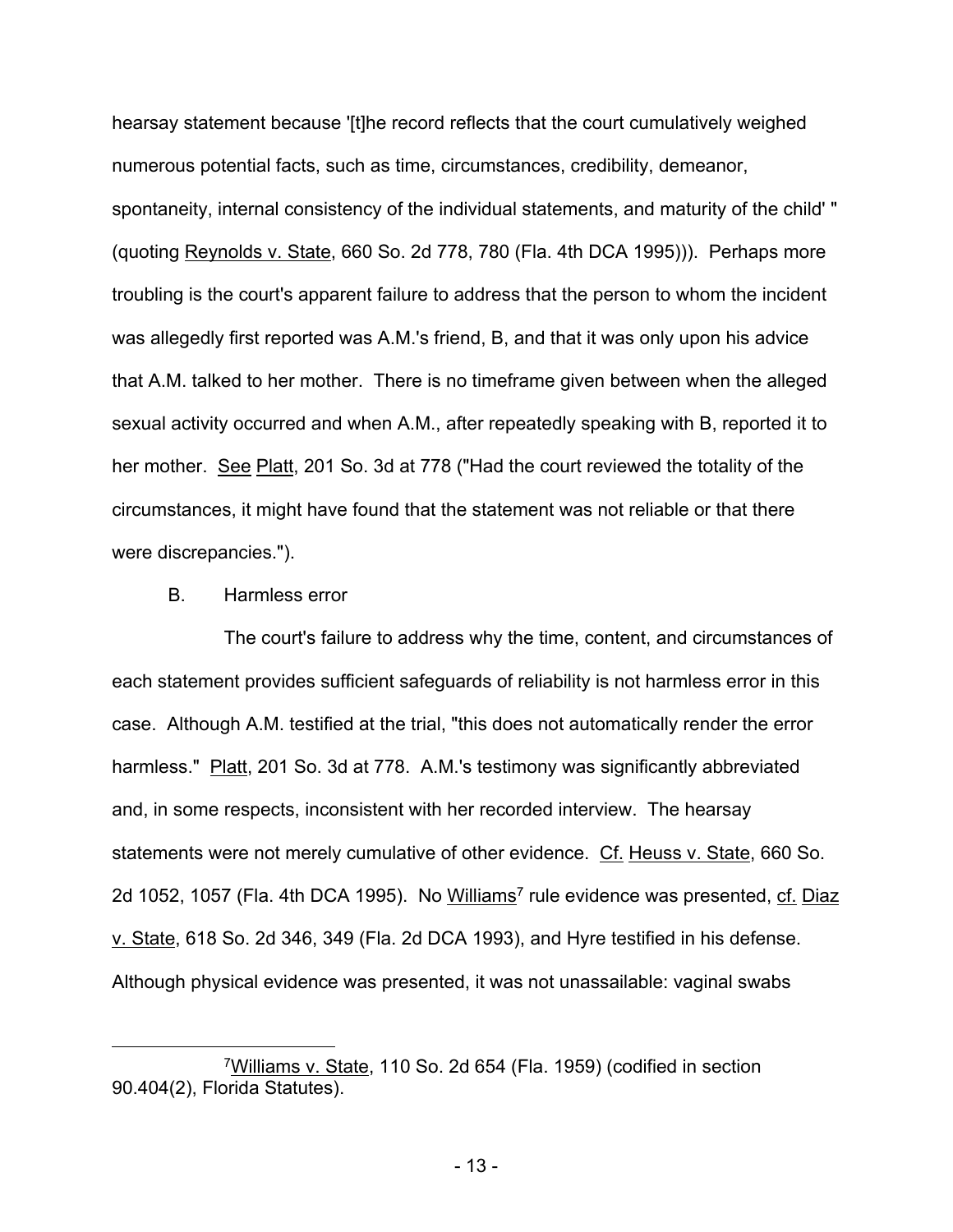resulted in no foreign DNA evidence; the DNA evidence obtained from the victim's underwear was a partial mixture which included an unidentified third contributor; and testimony established that the lab analyst "assumed" that A.M.'s DNA was present in the mixture. The analyst also testified that she "expect[s] relatives to share some" DNA in common. Only family members were present on the night of the alleged incident.<sup>8</sup>

On these facts, we cannot conclude the court's error in admitting the hearsay statements in the absence of the required reliability findings was harmless beyond a reasonable doubt. See Garcia, 659 So. 2d at 393; Platt, 201 So. 3d at 778; cf. Seifert v. State, 616 So. 2d 1044, 1046 (Fla. 2d DCA 1993) (finding error in admitting hearsay statements harmless where "[t]he medical testimony was unequivocal" and Williams rule evidence was properly introduced), approved in part, disapproved in part, 636 So. 2d 716 (Fla. 1994); Lawson v. State, 884 So. 2d 540, 547 (Fla. 4th DCA 2004) (concluding that improper admission of pretrial identification was harmless "given the very strong DNA evidence connecting" the defendant to the crimes).

## III. Conclusion

The trial court's order is insufficient. The court did not conduct the necessary factual analysis considering the totality of the circumstances, nor did it consider all of the testimony presented at the hearing. The trial court improperly admitted the sixteen-year-old victim's hearsay statements under section 90.803(23), and the error was not harmless. Consequently, we reverse Hyre's judgment and sentence and remand for further proceedings.

<sup>&</sup>lt;sup>8</sup>Hyre was not the only male present in the home on the night the incident was alleged to have occurred; but he was the only one from whom a DNA sample was taken.